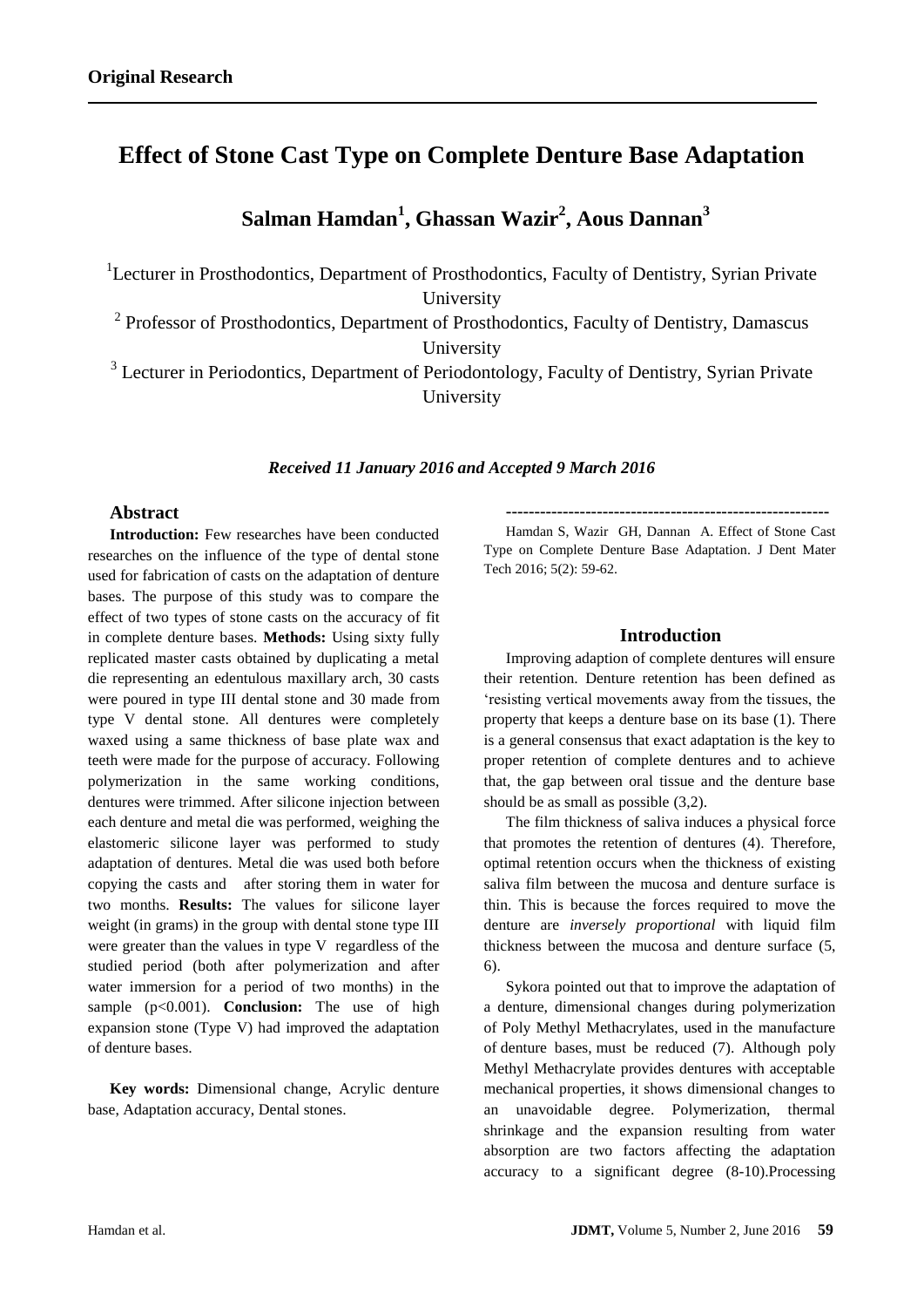shrinkage and denture deformation resulting from stress release during manufacturing process, cause movement of teeth and increase the distance between the base and the mucosa beneath, leading to decreased retention (3).

Despite many attempts inusing different polymerization techniques and various acrylic types, deformations still appears when denture is removed from the cast (7,10-13)..

However, it has been found that the coefficient of *linear expansion in type III dental stone (which equals 1/8 of acrylic resin) contributes to stress release and dimensional changes in dentures bases* ( 11,13,14).

Few researches have been conducted on the influence of the type of dental stone used in fabrication ofcasts on the adaptation of denture bases.In this study we compared adaptation accuracy of complete denture bases in two different types of dental stones used in moulding casts both after polymerization and after water immersion for a period of two months.

# **Materials and Methods**

Sixty maxillary stone casts of two equal groups were studies. One group consisted of 30 casts made from type III dental stone (Durguix, Hard natural stone, Protechno, Spain) and the other 30, of type V dental stone (Gilstone 05, BK GIULINI GmbH, Ludwigshafen/Rh, Germany ). The casts were obtained by duplicating a metal die representing an edentulous maxillary arch in a mold made from a silicone elastomer (Vertex Castil 21, Vertex dental, Zeist, The Netherlands). Then, two layers of wax (Tenatex Red, Kamdent, Associated dental products Jtd, UK) were applied on one of the casts and artificial teeth were arranged on it. A silicone elastomer (Vertex Castil 21, Vertex dental, Zeist, The Netherlands) was used to make a negative mold of the wax denture. The original wax denture and cast were removed from the silicone mould. A new set of artificial teeth and a new cast were placed in the mould leaving void where the original wax denture base had been. The cast and mould were held together while molten wax was poured through a hole in the mould. After the wax hardened, the mould was removed, leaving a new wax denture on the cast.

As a result, 60 fully replicated waxed dentures were produced. Heat curing acrylic resin (Vertex Regular, Vertex dental, Zeist, The Netherlands) was used as denture base material. Curing was performed in boiling water for 30 minutes with a denture curing unit (Curing Unit, Teledyne Hanau, Buffalo, N.Y.). After polymerization, the dentures were trimmed.

The adaptation of dentures was studied by weighing the elastomeric silicone layer between each denture and the metal die; also, a second measurement was performed after storing them in water for two months.

*Adaptation accuracy study*

An additional silicone impression material (Dentkist, Charmflex Light LV, Korea) was used for the study of adaptation accuracy.The silicone was applied using an injection tool which allows an equal distribution of both base and accelerator paste in the denture base. It was spread uniformly over the entire inner surface of the denture base for 30 seconds; the base was then applied on the metal cast. The base was subjected to a 5000 gram load on top of it for five minutes using a metal bulk made of iron. After setting of the silicone completed, the load was removed and the silicone was trimmed using a scalpel to cope the edges of the denture and the metal cast, then the silicone layer was removed from the denture base.

Three silicone layers were recorded for each denture and each layer was weighed on an analytical balance to the nearest 0.0001 g.

The same measurement was conducted after immersion of the dentures in water for two months.

This study took place at the Department of Prosthodontics, Faculty of Dentistry, Damascus University.

#### **Statistical study**

The data was analysed statistically using T-Test for independent samples. The significant differences in the average values (in grams) of the silicone layer weights between dentures made from type III dental stone cast and the dentures obtained from type V dental stone casts were studied, and all values were considered significant at  $P \leq 0.05$ .

#### **Results**

Three different silicone layers for each of the acrylic dentures were weighed and the arithmetic mean of the weights was recorded. The arithmetic average of the three layers refers to the accuracy of the denture base adaptation.

The mean values of the silicone layer weight (in grams) in the denture group of type III dental stone (1.89) were greater than those for the denture group of type V (1.26). This was regardless of the period of study (both after polymerization and after water immersion for a period of two months). The difference between values was statistically significant (P<0.001), that is less than 0.05 (Table 1).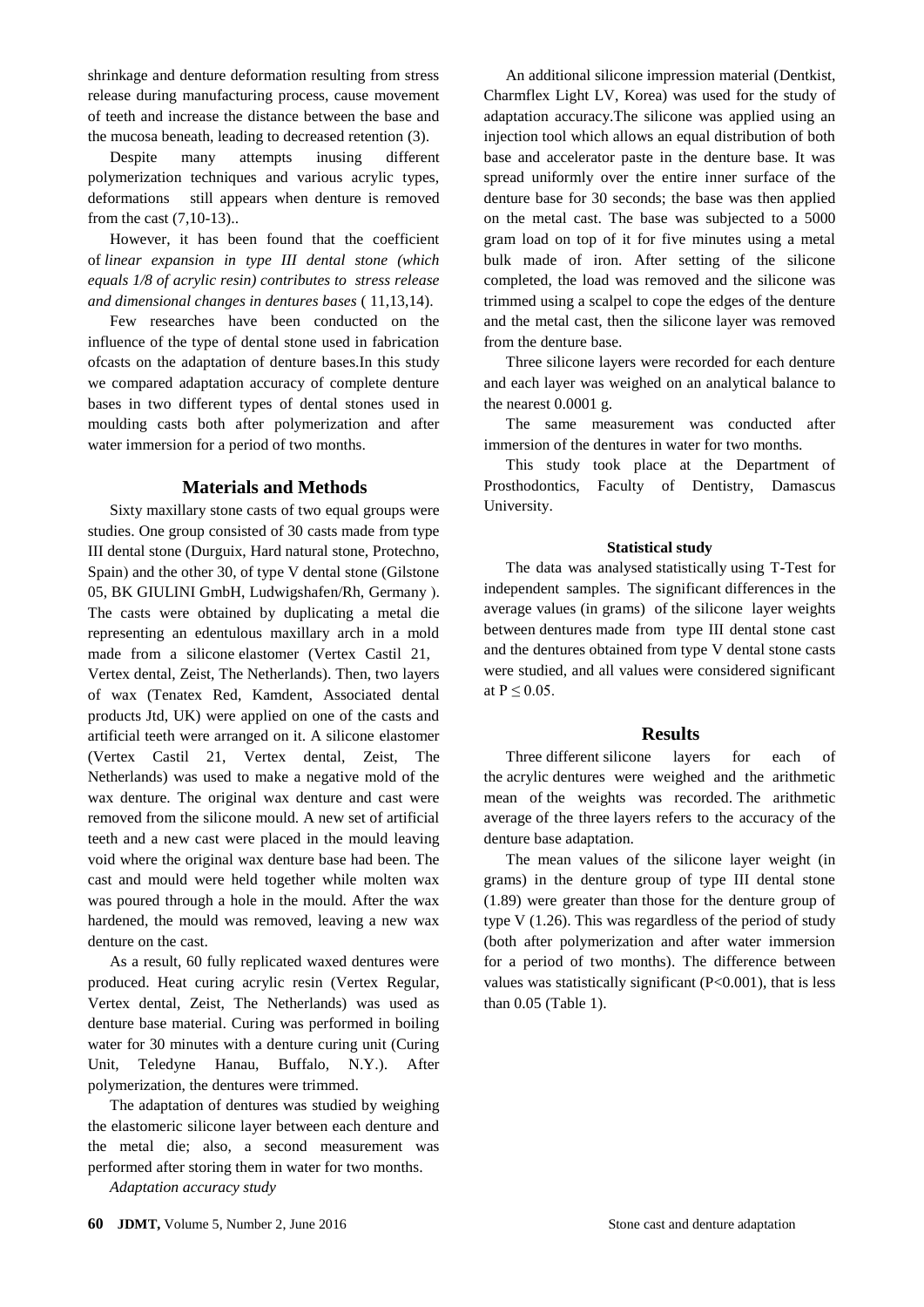| <b>The Studied Item</b> | Time period                 | Final cast dental stone type | <b>Mean</b> | <b>Standard</b><br>deviation | P value |
|-------------------------|-----------------------------|------------------------------|-------------|------------------------------|---------|
|                         | after polymerization        | Dental stone type III        | 1.895       | 0.148                        | >0.001  |
| Silicone layer          |                             | Dental stone type V          | 1.261       | 0.091                        |         |
| weight (in gram)        | after water immersion for a | Dental stone type III        | 1.553       | 0.128                        | >0.001  |
|                         | period of two months        | Dental stone type V          | 1.125       | 0.077                        |         |

**Table 1**. Silicone layer weight values (in grams) according to the type of final dental stone cast used

# **Discussion**

Achievement of a denture base highly adapted to the supportive tissues is a key objective in the manufacture of complete dentures. Good denture base adaptation is an important factor in complete denture retention  $(2, 3)$  $(2, 3)$ , [9,](#page-3-0) [15,](#page-3-1) [16\)](#page-3-2). Despite the fact that denture bases made from acrylic resin have many desirable characteristics, the material suffers from shrinking and changes in dimensions appear as the acrylic base moves away from the dental stone cast in complete upper dentures, negatively affecting the adaptation of the denture base and consequently affecting it's retention, as mentioned earlier [\(12,](#page-3-3) [13,](#page-3-4) [15-18\)](#page-3-1).

Earlier studies by Syokara and Sutow [\(19,](#page-3-5) [20\)](#page-3-6) on the use of high expansion dental stone to compensate for the acrylic shrinkage have demonstrated 50% reduction in the size of posterior palatal border openings of the maxillary dentures. It should be noted that there is unequal distribution of the forces in denture as these forces are later released unequally in different parts of denture bases. Thus the adaptation should be studied in the whole area of application, not just the posterior palatal area [\(3](#page-2-2)[,13,](#page-3-4)[21\)](#page-3-7).

In the current study, the method of weighing the elastomeric silicone layer between each denture and the metal die was used to study the adaptation of the whole denture base. Analysis of the data revealed that the maxillary denture bases processed on type V dental stone casts showed a statistically significant difference (P<0.05) in terms of denture adaptation, as the silicone layer was lighter in those made on type V dental stone casts (1.26g) compared with denture bases made using a type III dental stone (1.89 g). This was noted regardless of the study period (i.e. both after polymerization and after water immersion for two months).The mean weight of silicon layer in type V stone group (with setting expansion of 0.5%) was lower, leading to better final adaptation than those in type III stone group (with setting expansion of 0.17%).

This can be explained by the fact that high expansion in dental stone V compensates for the

thermal and progress shrinkage during manufacture. Thus type V dental stone has an advantage in improving the adaptation of acrylic dentures.

# **Conclusion**

Within the limits of this study, it was concluded that the use of high expansion dental stone (Type V) had a positive effect on improving the adaptation of acrylic denture bases compared with Type III dental stone through compensating for the shrinkage of acrylic resin.

# **References**

- 1. **.** The glossary of prosthodontic terms. J Prosthet Dent. 2005;94(1):10-92.
- <span id="page-2-1"></span>2. Darvell BW, Clark RK. The physical mechanisms of complete denture retention. Br Dent J. 2000; 189(5):248-52.
- <span id="page-2-2"></span>3. Lee CJ, Bok SB, Bae JY, Lee HH. Comparative adaptation accuracy of acrylic denture bases evaluated by two different methods. Dent Mater J. 2010; 29(4):411-7.
- <span id="page-2-0"></span>4. Polyzois GL. Improving the adaptation of denture bases by anchorage to the casts: a comparative study. Quintessence Int. 1990; 21(3):185-90.
- 5. Park HW, Kim CW, Kim YS. A comparative study on the accuracies of resin denture bases and metal denture bases. J Korean Acad Prosthodont. 2001; 39(3):250-9.
- 6. Kang IH, Kim YS, kim CW. Strain changes of acrylic resin specimens cured by three curing cycles. J Korean Acad Prosthodont. 2002; 40(3):236-45.